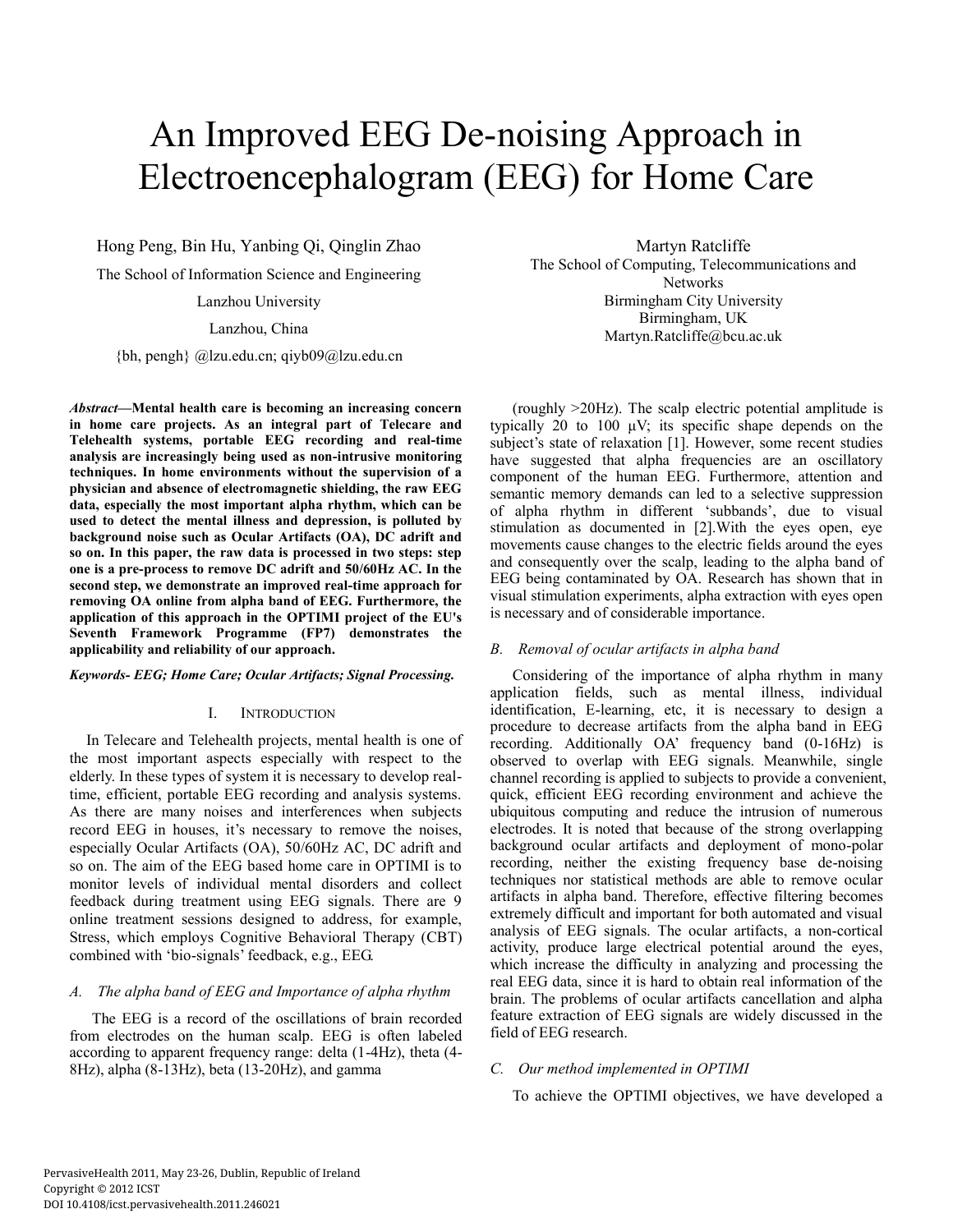Mobile EEG Belt, which is a wireless EEG collection device integrated with cognitive interface to provide data to an online mental treatment system (shown in figure 1). In contrast with EEG products in the market, the Mobile EEG Belt uses limited poles to address specific mental disorders, and the belt with electrodes can be altered to match the requirements of monitoring a variety of mental disorders. The algorithms implementing de-noise, features extraction and classification have been incorporated into the Mobile EEG Belt. Additionally, it is easier for users to wear the forehead electrodes than to wear them over their hair; however, due to the close proximity to the eyes there is a need for more strictly enforced de-noise requirements. The realization of effective and efficient 'real-time' interactions with the interface is a clear requirement. Therefore, it is necessary to develop or integrate an innovative methodology and algorithm(s) to meet these needs.



Figure 1. The home care application in OPTIMI project.

#### *D. The structure of this paper*

The paper is structured as follows: Section 2 provides a brief overview of related works in removing ocular artifacts and feature rhythm extraction algorithms of recent years. Section 3 provides the paper's theoretical background by defining WPT and ICA. Section 4 provides the prior knowledge which will be used in the proposed modified algorithms, and then describes the theoretical foundations have been used in the proposed method and implementation details. The experiments, results, discussion and detailed figures are presented in section 5. Section 6 gives an application of the proposed modified method, and the results show a high precision and effectiveness of the proposed approach. The paper is concluded in section 7.

# II. RELATED WORKS AND ALGORITHM

Frequency-based de-noising techniques are the most common methods used in frequency 'subbands' extraction. The Wavelet transform [3] approach is becoming more and more popular for the analysis of biomedical data. A technique has been proposed by [4] for detection and subsequent denoising of these ocular artifacts using Haar wavelets of high orders. However, because this method is based on the high amplitude of the ocular artifacts, if the artifacts' amplitude is not much higher than the normal EEG data, the ocular artifacts

will not be detected with precision. WPT is a well-suited technique to analyze special rhythms according to different frequency domain. Wavelets are effective in extracting both time and frequency domain information from time-varying and non-stability EEG signal, extracting alpha rhythms by decomposing the EEG wave into different frequency domains.

However, the major drawback of these Frequency-based techniques is that the ocular artifacts with frequency domain overlapping of alpha rhythms cannot be removed efficiently. We have therefore considered the idea of using ICA to eliminate noise such as ocular artifacts, by using reference signals to characterize ocular artifacts in the known frequency band [5]. ICA is currently a popular method for blind source separation (BSS) of linear mixtures, and is a major tool used to solve nonlinear problems. It aims at recovering independent sources from mixture EEGs, without knowing the mixing matrix and specific knowledge of the sources [6]. Typically, it assumes a model where observations are assumed to be linear mixtures of statistically independent sources. However, ICA can only be used on the condition of multi-channel EEG recording.

This paper proposed to use ICA and WPT for removing the ocular artifacts from the alpha band within a single channel EEG recording. MATLAB and its toolbox FastICA is used to processes EEG data. In the following section, the algorithms used in this paper will be discussed briefly.

#### III. IMPROVED ALGORITHMS AND PRIOR KNOWLEDGE

ICA had been originally proposed to resolve the cocktail party problem which can separate the ocular artifacts from the raw EEG signals with respect to the condition of multichannel. However, the mono-polar recording EEG cannot be processed by traditional ICA. So the ICA will be banded together with WPT to remove ocular artifacts from monopolar recording EEG.

In the mono-polar recording of EEG signal, as is shown in figure 2, the assumption is made that there are many independent signal sources to giving out independent signals, which could be denoted by  $S_1(t)$ ,  $S_2(t)$ ,  $S_3(t)$ , ……,  $S_n(t)$ ; t represents the time index. In order to providing a convenient, pervasive, quick and efficient EEG recording environment to subjects while avoiding hair interference, is obtained by using only one electrode, which is placed on FPz according to the International 10-20 System, as is shown in figure 2. Hence there is only one observed signal recorded, which we could denote by  $X(t)$ . It can be expressed in the linear equation:

$$
X(t) = a_1S_1(t) + a_2S_2(t) + a_3S_3(t) + \dots + a_nS_n(t) \quad (1)
$$

Where  $a_1, a_2, a_3, \ldots, a_n$  are the parameters that depend on the distance of the recorded electrode from the independent sources.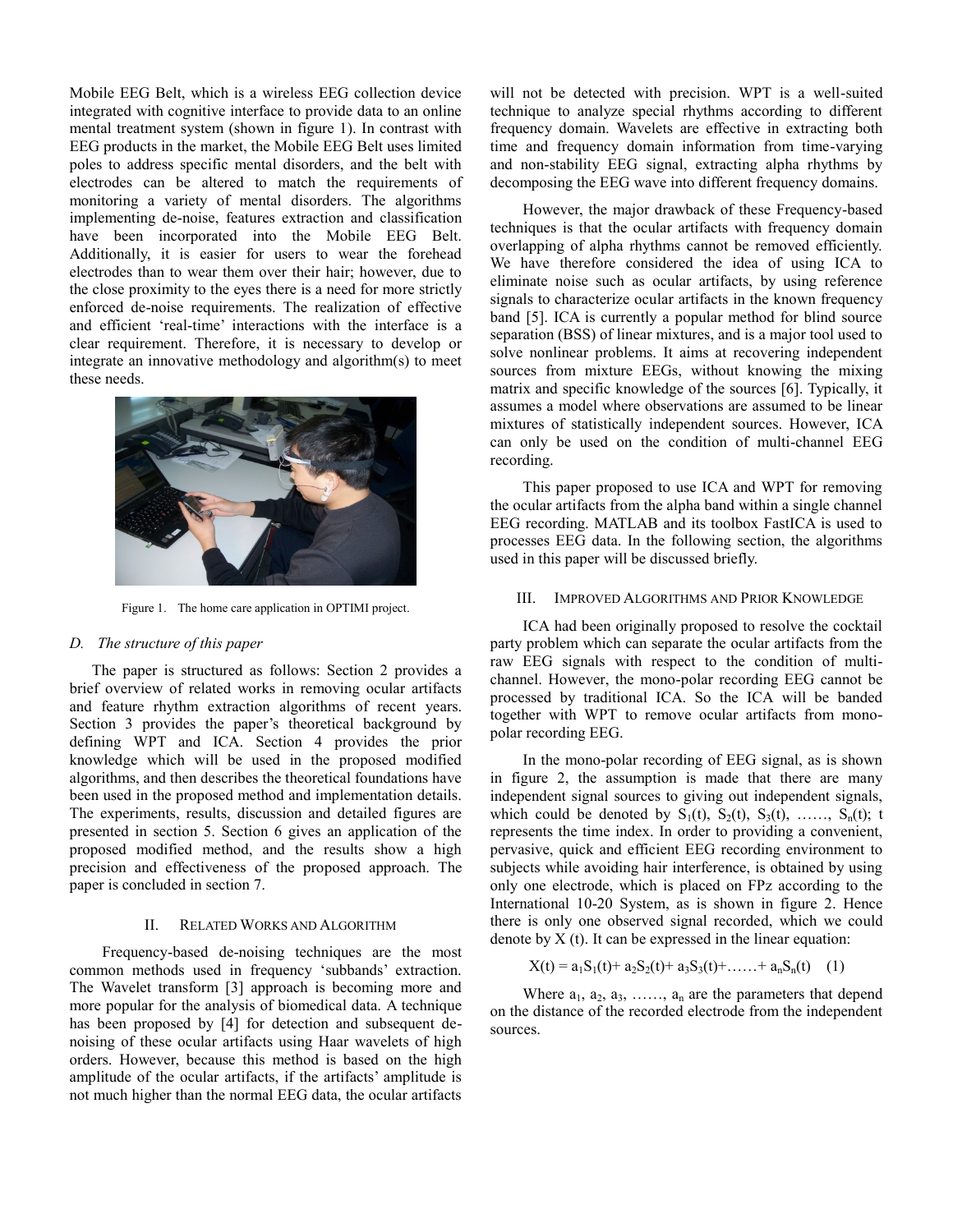

Presents the original sources of th EEG signals (components) Presents the observed signals which we can get

Figure 2. It shows that the relationship between observed signal  $X(t)$  and the independent sources Si(t).

In this paper, it is important to extract the only the desired components: The ocular artifacts and the alpha band. In order to remove ocular artifacts, there is only one recorded signal X (t) needed. Ideally, any time delays and other factors are omitted from this experiment. Also several assumptions must be made: The first one is that the two independent sources are not completely overlapping in frequency domain, the signals are completely independent under ideal conditions, and basic FIR filter can be used to separate the two frequency independent signals. If the independent sources are not completely overlapping in the frequency domain, the reference signals, which have high correlation with ocular artifacts and low correlation with EEG signals, could be estimated by WPT. Furthermore, OA and EEG signals are independent since eye movements and blinks have different generator mechanisms and produce different field patterns at the scalp [7].

From this prior knowledge, we can see that alpha rhythm frequency band is 8-13Hz, and ocular artifacts are 0-16Hz. The main power of ocular artifacts are concentrated at around 5Hz, the ocular artifacts reference signals can be constructed with signals within the range of 0-7.5Hz. WPT can be used to extract these reference signals as the input of FastICA, and then the ocular artifacts in the alpha band may be removed. As is mentioned above, in this paper, we introduce a new algorithm which is suitable for the removal of ocular artifacts from their linear mixtures. WPT and ICA are used for the ocular artifacts cancellation in the alpha band.

## IV. IMPROVED APPROACH OF OCULAR ARTIFACTS REMOVE FROM THE ALPHA RHYTHM IN EEG

Because EEG recordings are contaminated by ocular artifacts, the precision of frequency measurements with respect to EEG signals is poor with low resolution and serious interference. We could regard them as the independent components since ocular artifacts have different generator mechanisms and produce different field patterns at the scalp [7]. Based on this, ICA can be used to eliminate the ocular artifacts with frequencies overlapping that of the alpha wave.

The model of ICA requires Multi-channel signals. However, there is only one single channel data, so reference signals are required. Here we have proposed a novel way to obtain reference signals by using WPT. Daubechies 7 (up to 7 levels) was applied as the basis function to decompose the contaminated EEG in order to obtain reference signals. Since the frequency domain of ocular artifacts is 0-16Hz and the alpha rhythm frequency band is 8-13Hz, in order to remove ocular artifacts and reconstruct the ocular artifacts roughly, the

'estimated' decomposition nodes were selected in the frequency band 0-7.5Hz.



Figure 3. The alpha extraction model based on WPT and ICA.

The ICA model requires the independent sources of the signals M and the observed signals N should satisfy the condition of  $M \le N$ . In this experiment,  $M=2 \le N=4$ , it meets the requirement of ICA.

The alpha extraction procedures used in this paper (shown in figure 3) are briefly given below:

- 1. Decompose raw data: Apply WPT Daubechies 7 (up to 7 levels) to decompose the contaminated EEG, and selects specific nodes which frequency bands between 0-7.5Hz, apply inverse WPT to selected wavelet packet coefficients to reconstruct the nodes as the ocular artifacts reference signals. In this paper, last three nodes are selected (make sure the reference signals' frequency domain does not overlap with those of the Alpha wave (or just a little)).
- 2. Construct the input mixed matrix and using FastICA: Take these ocular artifacts reference signals and raw EEG signal as the input of the ICA mixing matrix, fixed point algorithm with a deflation approach is used to remove ocular artifacts from the alpha band.
- 3. Independent Components (ICs) selection: Calculate and compare the correlation between the input signals and output signals, Select the independent component which has the largest correlation coefficients with raw EEG signal, IC<sub>EEG alpha</sub>, to obtain the EEG without the ocular artifacts.
- 4. Obtain the alpha wave using WPT: Apply WPT to decompose the de-noised EEG, Select specific nodes, and apply inverse WPT to wavelet packet coefficients to reconstruct the alpha wave.

# V. EXPERIMENT AND EVALUATION

In order to prove our algorithm's effectiveness, it will be compared with wavelet transform method proposed by [8]. In this experiment, the mobile EEG belt (shown in figure 4), which is a wireless EEG collection device integrated with cognitive interface to provide data to an online mental treatment system, is used to collect EEG data. The procedure starts by acquiring EEG data following standard guidelines from healthy college students. The ground reference cable is placed on of the left ear (A1). Each subject sits in a chair with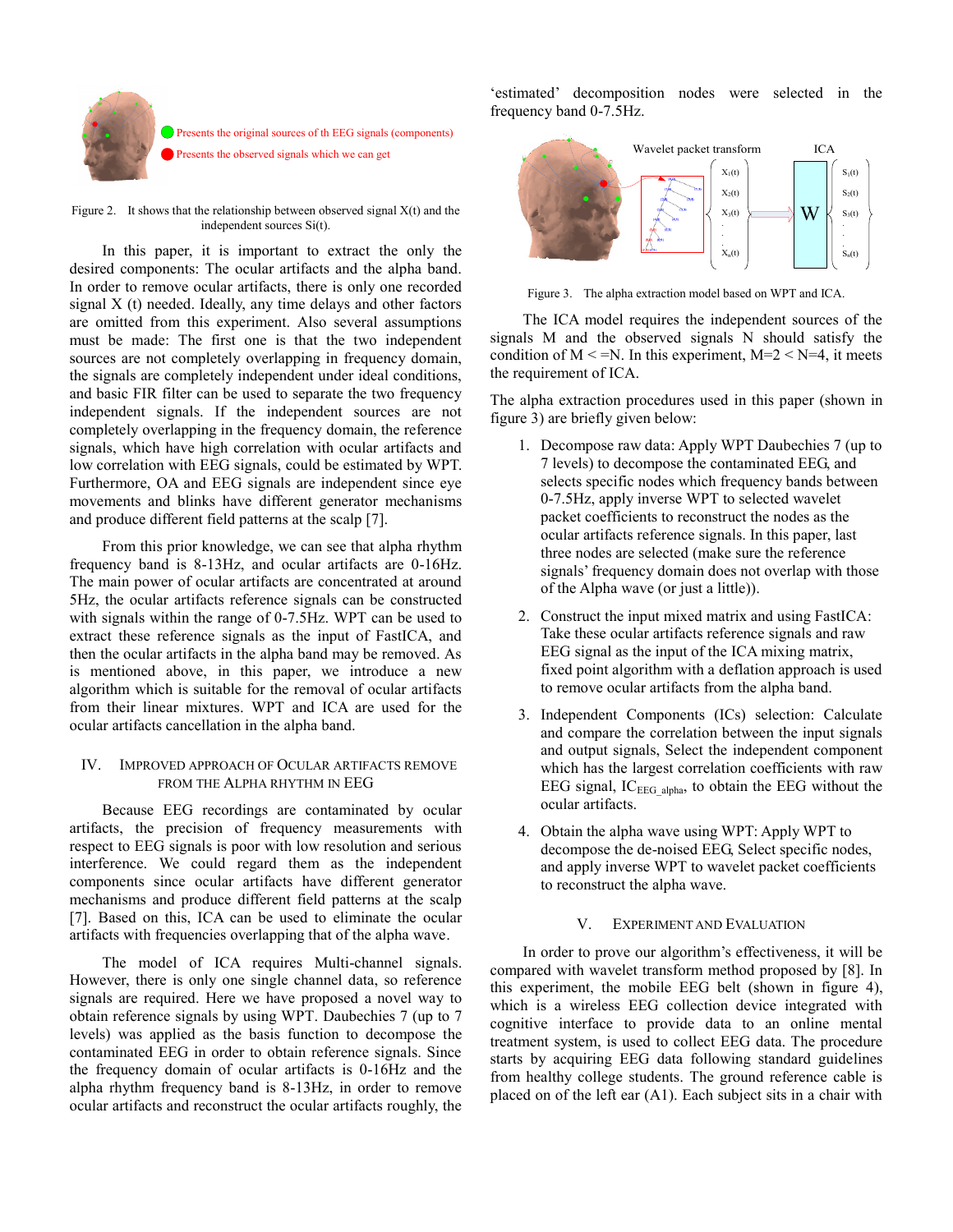eyes closed quietly for a period of 1 minute, and then continuous EEG signals are recorded for two minutes with eyes open and eye-blinks occurring frequently. Since each electrode is chosen to be the input of the algorithm, the ocular artifacts are extremely high when the single electrode is placed near the eyes. Based on the reasoning above, the signals are digitized at a rate of 260.4 Hz and need to be further filtered.



Figure 4. Mobile EEG Belt.

#### *A. Experiment*

The raw EEG data will be pre-processed to remove DC adrift and 50/60 Hz AC by using hanning window filter. The pass band is from 2 to 40 Hz. Raw EEG signals (marked as ①) and filtered signals (marked as ②) are shown in figure 5.



Figure 5. The raw EEG data will be pre-processed to remove DC adrift and 50/60 Hz AC by using hanning window filter.

The amplitude of alpha wave is changed because of the limitation of ICA own; it can be corrected by the prior knowledge and the ratio as

R=Raw alpha sum/final alpha sum;  $(2)$ Where

Raw\_alpha\_sum= the summation of peak-to-peak value of the alpha wave which is extracted by WPT.

final alpha sum= the summation of peak-to-peak value of the alpha wave which is extracted by modified WPT and ICA.

R is used to multiply by the alpha wave which is extracted by modified WPT and ICA to obtain the normal amplitude alpha wave.

Lastly, WPT is used to extract the alpha wave from the de-noised EEG signal in traditional way, Daubechies 7 (up to 7 levels) is applied as the basis function to decompose the denoised EEG data, and then a calculation of the minimum nodes should be used to reconstruct the alpha rhythm.

# *B. Results and Discussion*

Results in figure 6 indicate that our method has greater accuracy and efficiency than the WT method. The WT method uses non-adaptive hard threshold function (1.5\* standard deviation) with window size two seconds. The results indicate that the ocular artifacts are removed, but it can be see that this method retains the background EEG, and spikes are introduced near the artifacts zone, and, most importantly, since this method is based on the high amplitude of the ocular artifacts, if the artifacts' amplitude is not much higher than the normal EEG data, the ocular artifacts will not be detected very well.

According to the time domain plots of raw EEG, selected from two samples, as is shown in figure 6 (a and b), it is clear that our method maintains the pure EEG signals while removing ocular artifacts compared with the WT method. Moreover, no spikes are introduced and the ocular artifacts amplitude is greatly reduced. It can also be seen from the average power spectrum in alpha band (8-13Hz) of 20 samples in figure  $6(c)$ , that when our method is applied to the alpha extraction, the elimination of ocular artifacts is better than WT method. Furthermore, the modified method enhances the signal noise ratio, much better than that extracted by WT method.



Figure 6. (a), (b) time domain plot of two strips of EEG: the time domain plot of raw EEG signals (blue line, marked as  $(\tilde{l})$ ), de-noised EEG by WT (green line, marked as ②) and de-noised EEG by proposed method (red line, marked as ③ ). (c)the average power spectral density plot: raw EEG signals (blue line, marked as ①), de-noised EEG by WT method (green line, marked as ②) and de-noised EEG by proposed method (red line, marked as ③).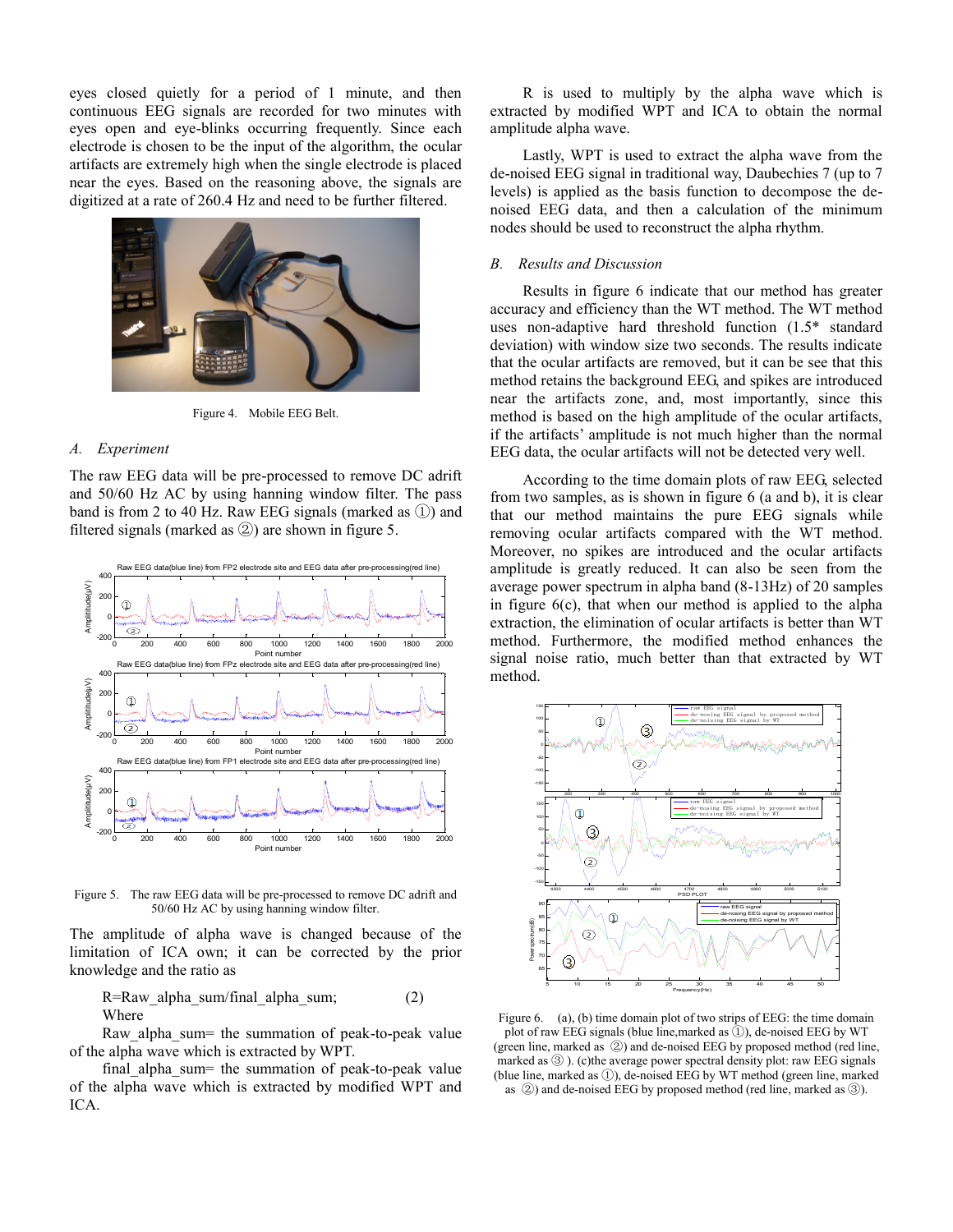

Figure 7. The application of OPTIMI: Home care (while the signal processing algorithms are in the Processing center).

These results also show that our method combines the advantages of WPT in frequency domain analysis and ICA in time domain analysis, as well as overcoming the shortcomings of ICA: it cannot be used in single channel EEG de-noising and WPT where the removal of ocular artifacts from EEG alpha rhythm is not possible due to their wrapped frequency domain.

# I. APPLICATION

In long term home care, depression and stress-related disorders of the elderly are among the most common mental illnesses. The prevention of these illnesses is one of the central focus points in the European Pact for Mental Health and Well Being yet, currently, very little research is devoted to develop effective systems for early Detection and Prevention of the onset of mental illness. Against this background the goal of OPTIMI is to develop tools to perform Prediction through early identification of the onset of such illness, especially those being stress-related, by monitoring mood states, coping behaviour and changes in stress-related physiological variables (e.g. EEG, heart rate, etc.). In order to identify the precedents and onset of a mental illness, OPTIMI will first identify high stress, especially in high-risk individuals.

In our application as is shown in figure 7, the Mobile EEG Belt is allowed to be used in lots of locations, such as airport, at home, even in the country. When EEG signals are recorded by our device, the EEG signals will be sent to the mobile phone or your own computer, which has the software in it, by Bluetooth. The signal processing model will process the EEG signals, such as de-noising, feature extraction and classifier. Moreover the detection of your level of depression and stress-related disorders will be detected and send to the

intelligence terminal or database, and the doctor will monitor your state.

The spontaneous or continuous EEG reflects brain activity measured from surface electrodes and consists of several rhythms originating from known subsystems of the brain, plus event-related components and irregular activity. There have been several attempts at linking depressive mood to spontaneous EEG properties. The majority of studies targeting depression reported on characteristic differences in alpha activity recorded from electrodes placed on frontal locations. For instance, frontal asymmetry quantifies the EEG differences between the hemispheres based on a concept of mood and function of the hemispheres.

#### II. CONCLUSION

In today's society, there is a strong need for technologies that can help to deliver social and health care in the home. These technologies, based around OPTIMI, may be used to inform the processes of long term care. However these technologies all require pure EEG signals in order to assess the states of the subjects under observation. In this paper, based on an OPTIMI application, a modified method for signal processing is proposed. Results indicated that the modified method does not affect the alpha components in the raw EEG zones and ocular artifacts are removed efficiently, the background EEG signals are retained, no spikes are introduced, and the ocular artifacts amplitude is greatly reduced. In addition, the ocular artifacts in EEG signals are considerably reduced using the proposed method irrespective of the amplitude. This hybrid method can reduce the impact of ocular artifacts which overlap in the frequency domain in alpha bands and improve the signal noise ratio compared to the wavelet